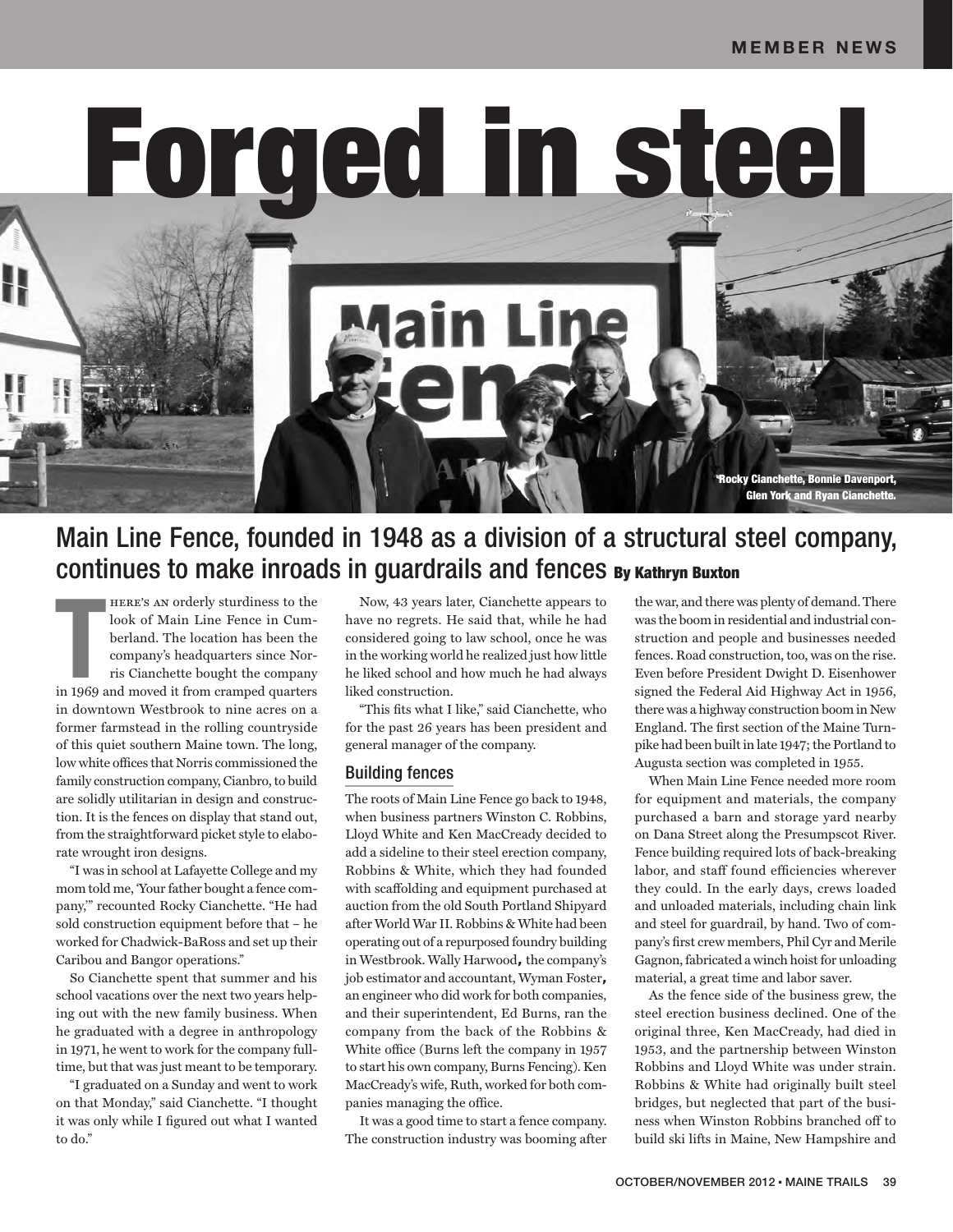## **MEMBER NEWS**

Vermont during the 1960s. Even as Main Line Fence was thriving, the old Robbins & White declined and that partnership dissolved.

Ken's widow had remarried a fisherman named Carl Smith, but continued to work for the company over the years. "Mrs. Smith," as she was known to everyone at Main Line Fence, convinced Winston Robbins to sell the fence company in 1968. She held ownership of the company for only a year before declining health caused her to sell. Many of Main Line's original employees stayed on with the company, and Rocky remembers the respect everyone had for her.

"She was always 'Mrs. Smith,'" recalled Rocky. "No one ever called her by her first name."

#### Norris 'knew everybody'

Over the years, Main Line Fence has installed more guardrail than any other fence company operating in Maine. During the glory days of interstate construction from the late 1950s through the 1980s, Main Line crews worked in almost every corner of the state – and throughout Northern New England. For Rocky, who in the early 1970s was just learning the business, that time spent working with crews provided invaluable experience.

It also, on occasion, gave him a great appreciation of his father, Norris, because he got to see, as few sons can, the extensive network of friends and business connections his father had established over the years working first in heavy construction and later in sales for Chadwick-BaRoss.

Rocky remembers one time working on a section of highway near Calais. It was late on a Friday when one of the crew's trucks broke down. He called his father.



TO SERVE YOU BETTER. YOU BETTER...<br>are moving into new facilities to continue the work we know best. tinue the work we know best.<br>tinue the work we know best.<br>INSTALLING FENCES RESIDENTIAL RESIDENTIAL CEDITE SWIMMING DOOLS - BALL FIELD CRAIN LINE CONTROLLED CONTROLLED TENNIS COURTS - SWIMMING POOLS - BALL FIELDS HIGHWARD RAIL MOTO SCAFFOLDING - SALES & RENTALS

Above: Norris Cianchette in his new Main Line Fence office in 1969. Middle: A flyer advertises the company's new headquarters. Below left: The old work yard in Westbrook. Below right: Main Line commissioned Cianbro to build its Cumberland offices.

"My dad said, 'Let me make a phone call,'" said Rocky. Soon after, help appeared and his crew was back on the road within hours. "That's when it occurred to me that my dad knew everybody in the state of Maine and northern New England, not just in southern Maine."

Like his father before him, Rocky has a strong sense of community and an appreciation for connections built over decades in the business. He and Main Line Fence are longtime members of the Maine Better Transportation Association. Rocky was president from 1987-1988 and prior to that was on the board and

served on various committees. Main Line is a frequent donor to Camp Susan Curtis, a summer camp for economically disadvantaged children. They also have supported the Boy Scouts' Pine Tree Council and sponsor no fewer than three Little League teams.

"We've had customers come in and say, 'Hey, I used to play on your team,'" said Rocky.

#### Shifting markets

When Norris retired in 1986, Rocky took the reins of the company and has seen it through major changes. As highway construction has slowed during the past two decades, the mix of business between highway, industrial-commercial and residential construction has fluctu-

ated. Whereas guardrail installations used to account for about 70 percent of the business, today it occupies only about one-third of Main Line's work time. Security fencing for industrial and commercial clients represents another third. Residential wood and wrought iron fencing makes up the final third. That increased focus on residential work has come as a result of increased competition and recessionary pressures on state highway budgets

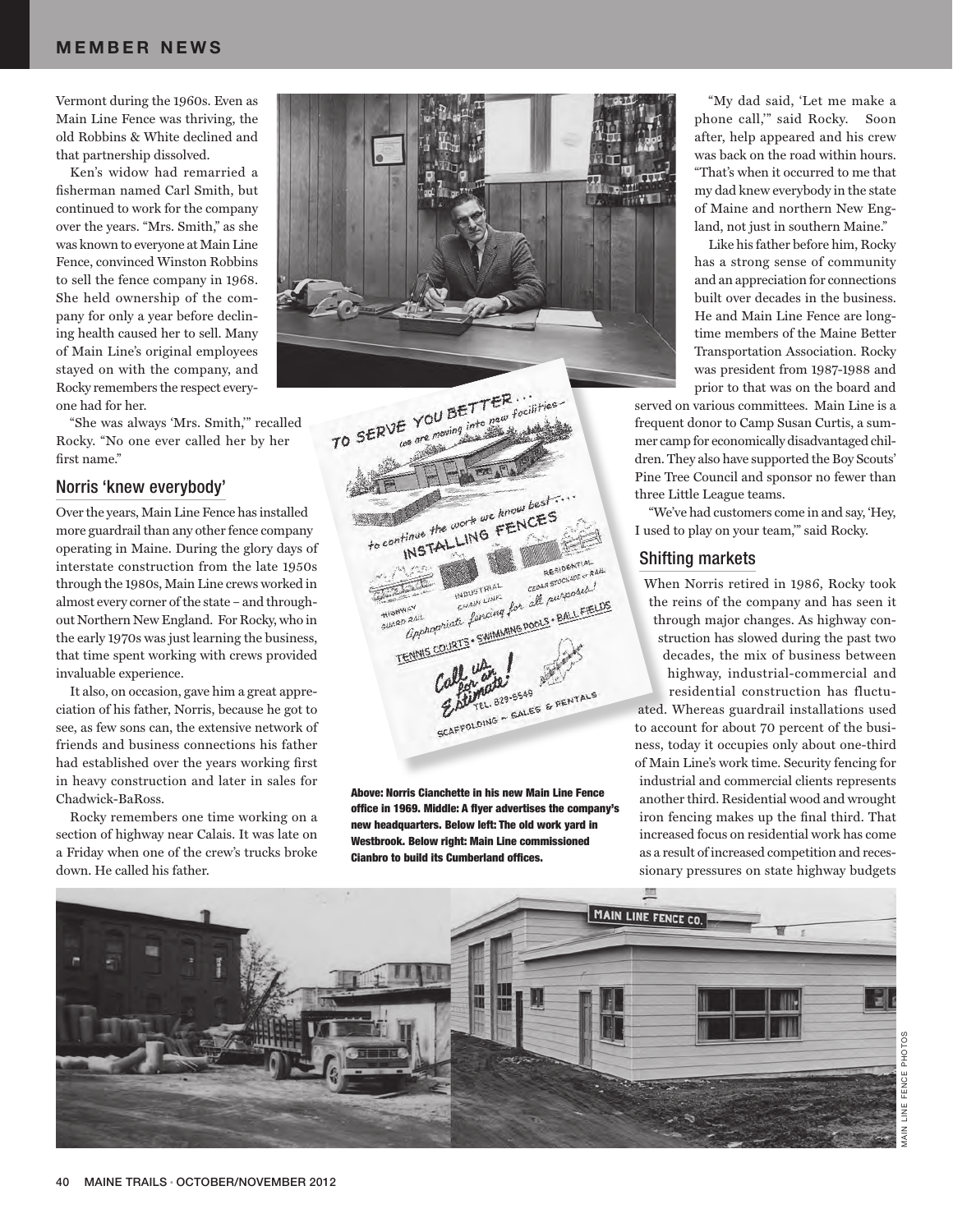and a slowdown in the commercial markets. But the company's adaptability has enabled it to keep its core workforce on board throughout leaner times.

 "That last one-third of the business requires half or more of our time and resources – more marketing dollars and more time to work with the customer," said Rocky. The company has invested in equipment to make its own decorative wooden fencing – necessary these days because residential customers are demanding more variety in style and finishes. "It's not just stockade fence anymore," said Rocky.

In some cases, it has also taken more in training and human resources because, he discovered, not all of his crews were able to easily transition between highway, industrial and residential installations. Some crews worked better by being specialized.

In recent years, business has been varied and the company has completed several high profile projects. Like many heavy construction firms, Main Line Fence benefited from the stimulus funding allocated for roads and bridges in 2009 and 2010, completing several large-scale guardrail projects. More recently, there has been utility work – installing fencing



for the electrical power grid upgrade and the new natural gas transmission line. The company has worked for most municipalities in southern Maine and recently completed major projects in Cape Elizabeth, Yarmouth and Augusta.

One of the most challenging projects was installing cable barrier in the median of I-295 north of Portland. Rocky said it was gratifying to know that the job his company had installed

had already saved lives by containing a truck that veered off the road and into the median during heavy traffic.

"It was great," said Rocky. "It worked just the way it was supposed to."

#### **THIRD GENERATION**

Today, there is a third generation of Cianchettes working in the business – Rocky's son, Ryan, who first started working for the company